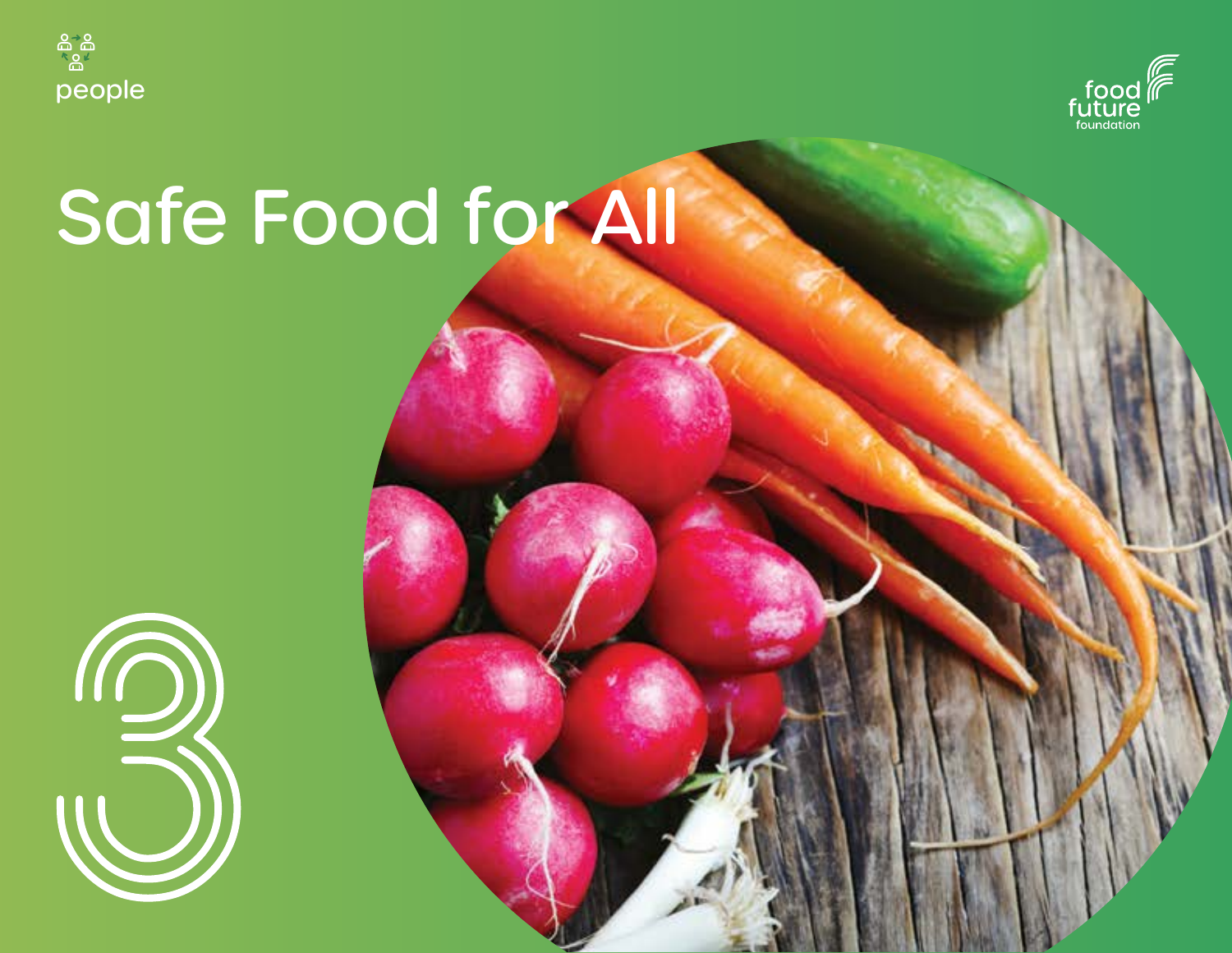



### ifety programmes on a national od for all.

### Foodborne diseases in India lead to

6

 $\mathbb{F}_0^{\circ}$ 

**120,000 deaths**  each year

A burden of over 8 million **disability adjusted life years**

**Children under 5** are at **40% more risk** with around **30000 deaths** each year

Source: Kristkova, Z.S., Grace, D. and Kuiper, M. 2017. The economics of food safety in India – a rapid assessment. Amsterdam, Netherlands: Wageningen University & Research.

**Food Vision 2030 Food Vision 2030451**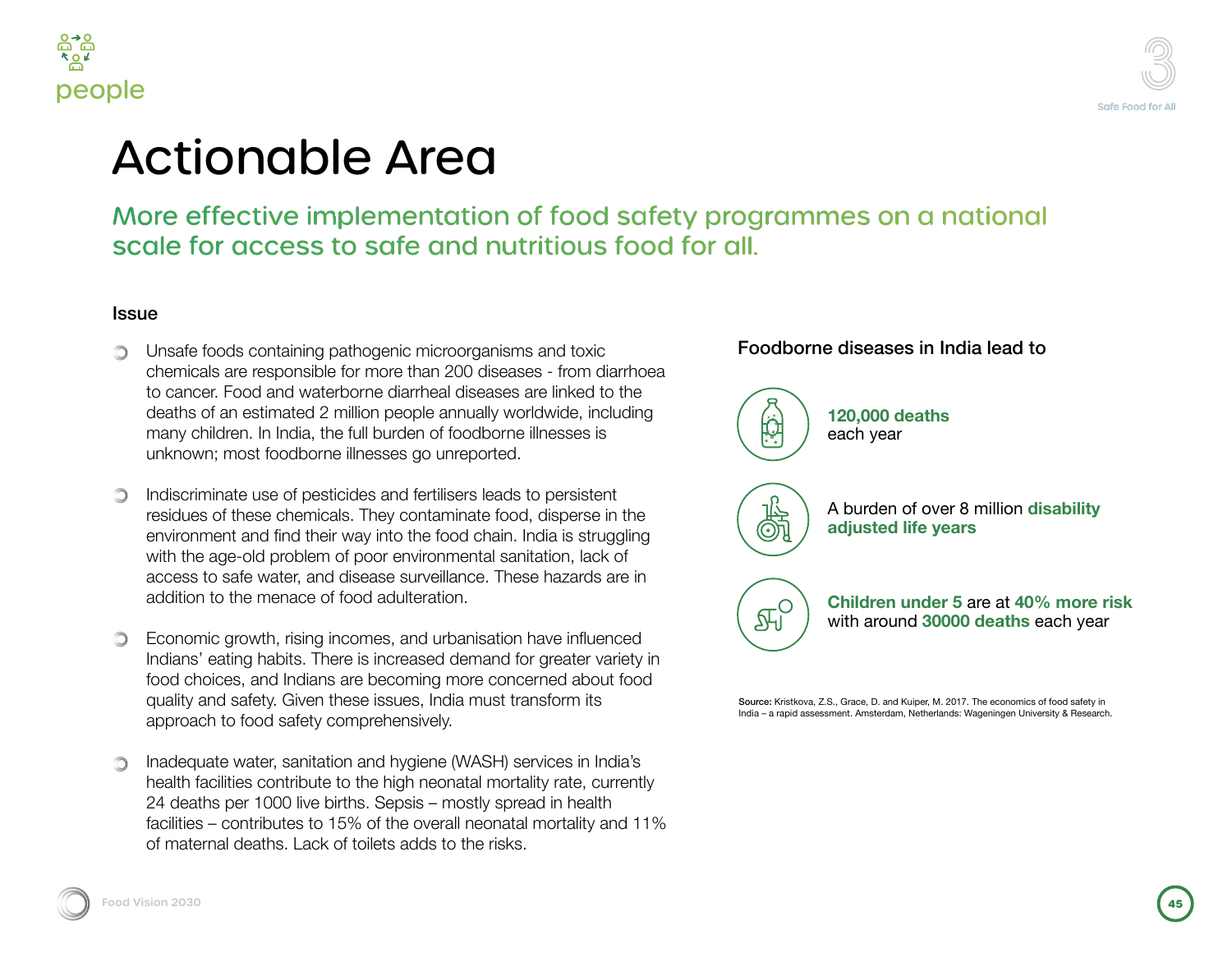

Food can be rendered unsafe by pathogenic organisms or chemicals. Hazards are often classified as Biological for bacteria, fungi, viruses and other parasites, Chemical for heavy metals, pesticides, veterinary drug residues and other substances coming into food from equipment or packaging, and Physical for fragments of metal, glass, plastic, bone, etc. Many foodborne diseases are zoonotic - transmissible between animals and people. Some are also new and emerging diseases: novel diseases or diseases changing in their hosts, geography, or impacts. Emerging diseases have the potential to cause pandemics or widespread diseases affecting a large number of people. Other food safety related issues include food allergies and intolerances, food adulteration and food fraud, and bioterrorism.

# **Status**

### Government Initiatives

- The levels of pesticide residues in food commodities and ∩ environmental samples are measured in the "Monitoring of Pesticide Residues at National Level" scheme. From 2008 to 2018, a total of 181,656 samples of the various food commodities and environmental samples like soil and water were analysed. Of which 3,844 (2.1%) samples were found above Maximum Residue Limits (MRL) prescribed by the Food Safety Standard Authority of India (FSSAI).
- The Food Safety and Standards Act (FSSA) 2006 was ∩ designed to improve the overall food safety and the food trade within and outside the country. The FSSA consolidated responsibility for food safety to FSSAI. Since it

was set up in 2008, FSSAI has been working to create a regulatory environment different from other countries yet fit India's nuances as compromised quality, growing adulteration trend, and instances of product integrity issues pose serious challenges to food safety. They also can cause irreparable damage to the reputation of brands.

FSSAI has been conducting following activities to ensure O. food safety and nutritious food to all -

a. Through its enforcement mechanism, it conducts the surveillance of foods to ensure access to affordable, nutritious foods for all. It has notified 263 primary food testing labs across the country, and state food testing labs under a Central Sector Scheme, including Mobile Food Testing Labs (SoFTeL), thus strengthening the food testing system in the country.

b. It has also released a booklet, 'Detect Adulteration with Rapid Test (DART)', describing over 50 common quick tests conducted by the people themselves at home to detect food adulterants.

c. It has introduced a policy to adopt Rapid Analytical Food Testing (RAFT) Kit/Equipment/Method for regulatory purposes.

d. Lays down science-based standards for food articles and regulates their manufacture, storage, distribution, sale and import to ensure the availability of safe and wholesome food.

e. Enforces the provisions of the FSS Act, 2006, Rules and Regulations made thereunder through states/UTs.

f. Trains Food Safety Supervisor FoSTaC (Food Safety Training and Certification scheme) for every 25 food handlers in each premise across the food value chain.

g. Initiated the Food Safety Training & Certification (FoSTaC) for food business operators across the food chain towards capacity building, thus ensuring training of food handlers on food safety.

Safe Food for All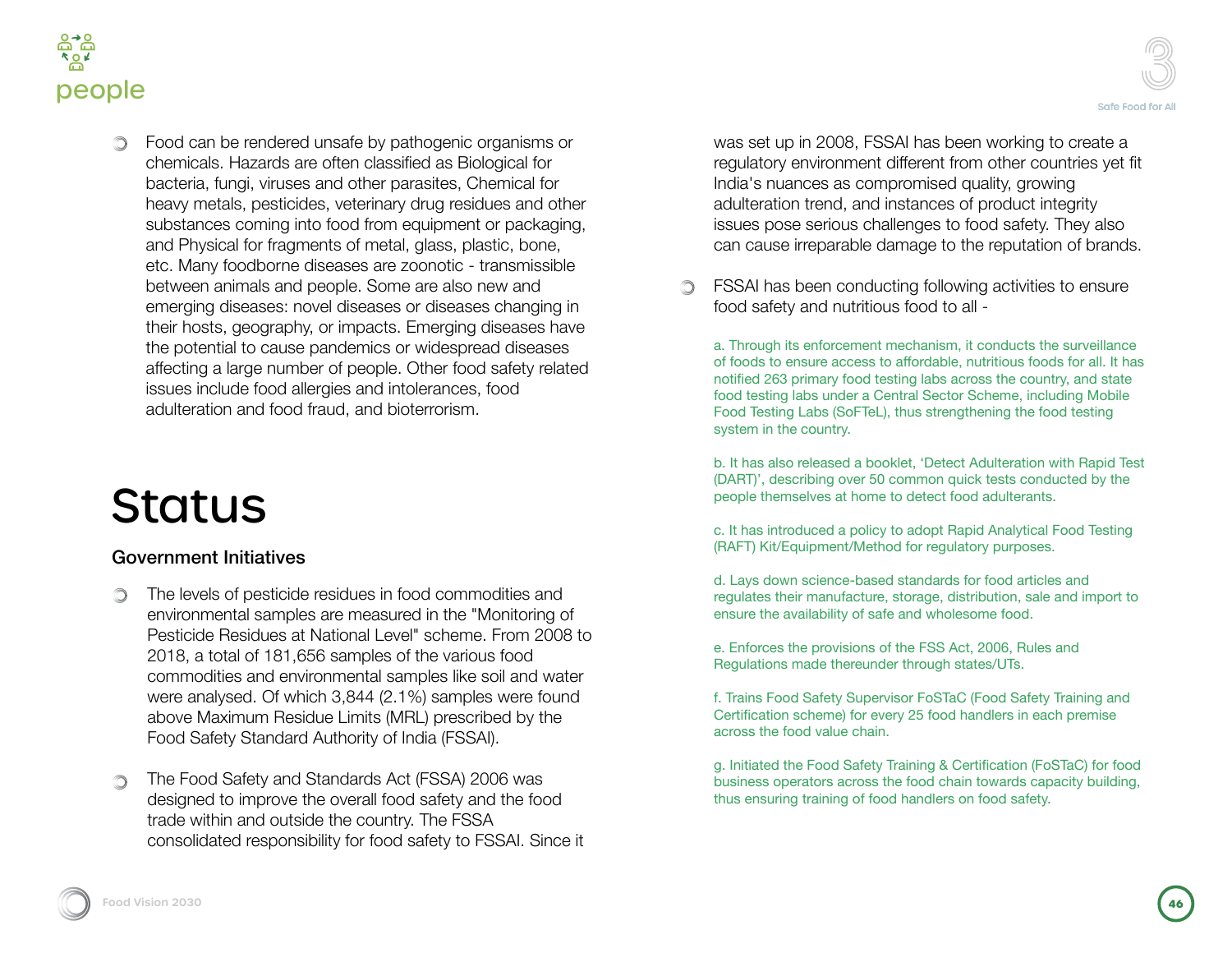

- There are training programmes under the Ministry of Food Processing Industries (MoFPI) on processing, packaging, storage commodity-specific training under the National Horticulture Board on product protocols and under the Ministry of Integrated Development of Horticulture (MIDH) for storage and marketing. MoFPI has initiated schemes and grants to aid the food processing industry in adopting food safety & quality assurance mechanisms such as TQM, including ISO 9000, ISO 22000, HACCP, GMP, and GHP.
- Ministry of Agriculture and Farmers Welfare conducts specific advisory and awareness programmes through State Agricultural Universities and the Department of Agriculture/ Horticulture of States to manage chemical residues in primary production.
- The Directorate of Plant Protection, Quarantine and Storage under the Ministry publishes a list of pesticides banned in India from time to time due to their harmful properties to ecology, soil, plant and human health.

### Private sector interventions

The private sector partners working in an effective food  $\bigcirc$ safety system are primarily responsible for ensuring food safety. To be most effective in this task, the private sector has been working closely with its stakeholders like the consumers, supply chain and regulator.

- Voluntary FSSAI Schemes like Hygiene rating, applicable to food businesses supplying food directly to consumers, allows FBOs to showcase their level of compliance and excellent food hygiene quality and enable consumers to make informed choices about the foods and the places where they would like to eat.
- As part of the public-private partnerships, state of the art, world-class laboratory for skill development of food analysts and other research was developed by Merck and FSSAI through the launch of the centre for Microbiological Analysis Training (C-MAT). Thermo Fisher Scientific India Ltd. has developed the Food Safety Solution Centre at FSSAIs premises at Ghaziabad to further research and provide demonstration and training in food safety. The International Training Center for Food Safety and Applied Nutrition (ITC-FSAN) was launched in Mumbai. It is a state-of-the-art training facility established through a public-private alliance between FSSAI and EIC and the Global Food Safety Partnership of the World Bank.
- Industry initiatives in partnership with FSSAI like CHIFSS (Capability Harnessing Initiative on Food Safety Sciences) was established to drive activities related to science-based food safety in the country in high-risk areas like meat, poultry, novel foods and additives, allergens on microbiological risk assessment, sampling and others to strengthen protection of consumers and create an innovative environment for the industry.

Safe Food for All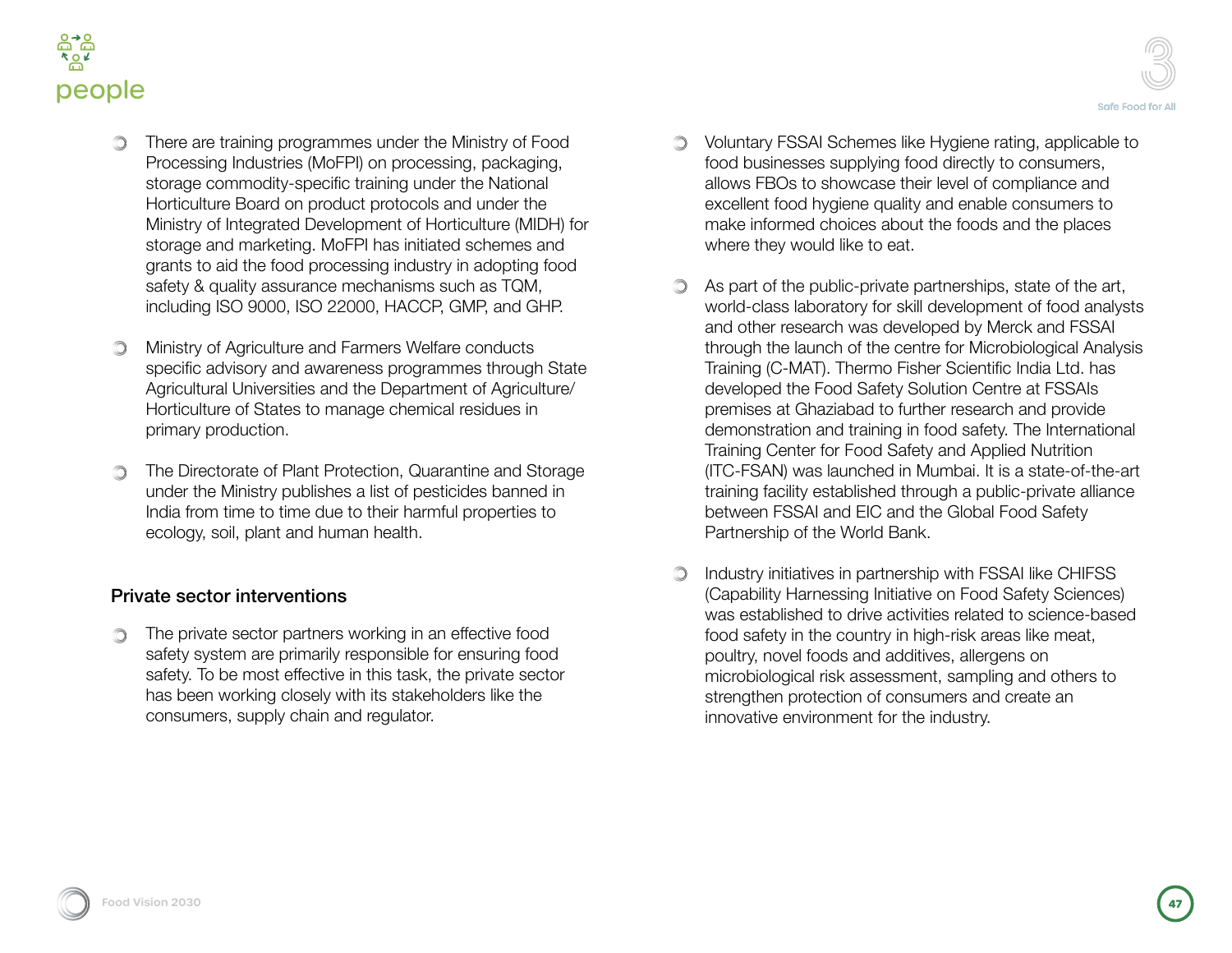



- With the aim of enhancing the Food Safety Excellence culture in the country, the food chain in India has seen a paradigm shift through the CII Food Safety Awards Program. The program comprehensively covers training and development of food safety professionals and assessment of the unique 'Food Safety Maturity' annually. It aims to enhance competitiveness through excellence, benchmarking to world-class standards, and identifying role models in the food chain. This voluntary award program is aimed at an ongoing capacity building of the Indian Food Chain Industry which has seen significant growth over the past 12 years ever since its inception in 2010.
- All stakeholders must play a pivotal role in building a  $\circlearrowright$ community that shares common goals and responsibilities to achieve food safety. This partnership should encompass consumer and school education, science and research, agriculture and fishery, tourism, trade, the industry, and regulatory authorities. One of the biggest challenges facing food industries seeking to conform to food safety regulations is the lack of appropriate awareness and communication. To address this challenge, FSSAI's FoSTaC (Food Safety Training and Certification Scheme) is playing a key role in sensitizing, training and updating Food Business Operators, especially in the MSME Sector, in regional languages, as well, through an effective ecosystem of countrywide approved training partners, national resource persons and training of trainers involving the regulator and relevant domain experts.

# Vision 2030

- Achieve a one-third reduction in premature mortality from non-communicable diseases.
- Reduce the number of foodborne illness cases and related deaths from an estimated 100 million and 120,000 respectively to less than 50 million illness cases and less than 40,000 related deaths respectively by 2030.
- Reduce non-compliance of MRLs in fresh produce from 2.1% in 2018 to less than 1% by 2030.

### The India Picture

61% of the deaths in India are from non-communicable diseases

58.17 lakh Total number of NCD deaths in India

#### 23% Indians are at risk of premature death from NCDs

Cancer, diabetes and heart diseases account for 55% of the premature mortality in India in the age group of 30-69 years

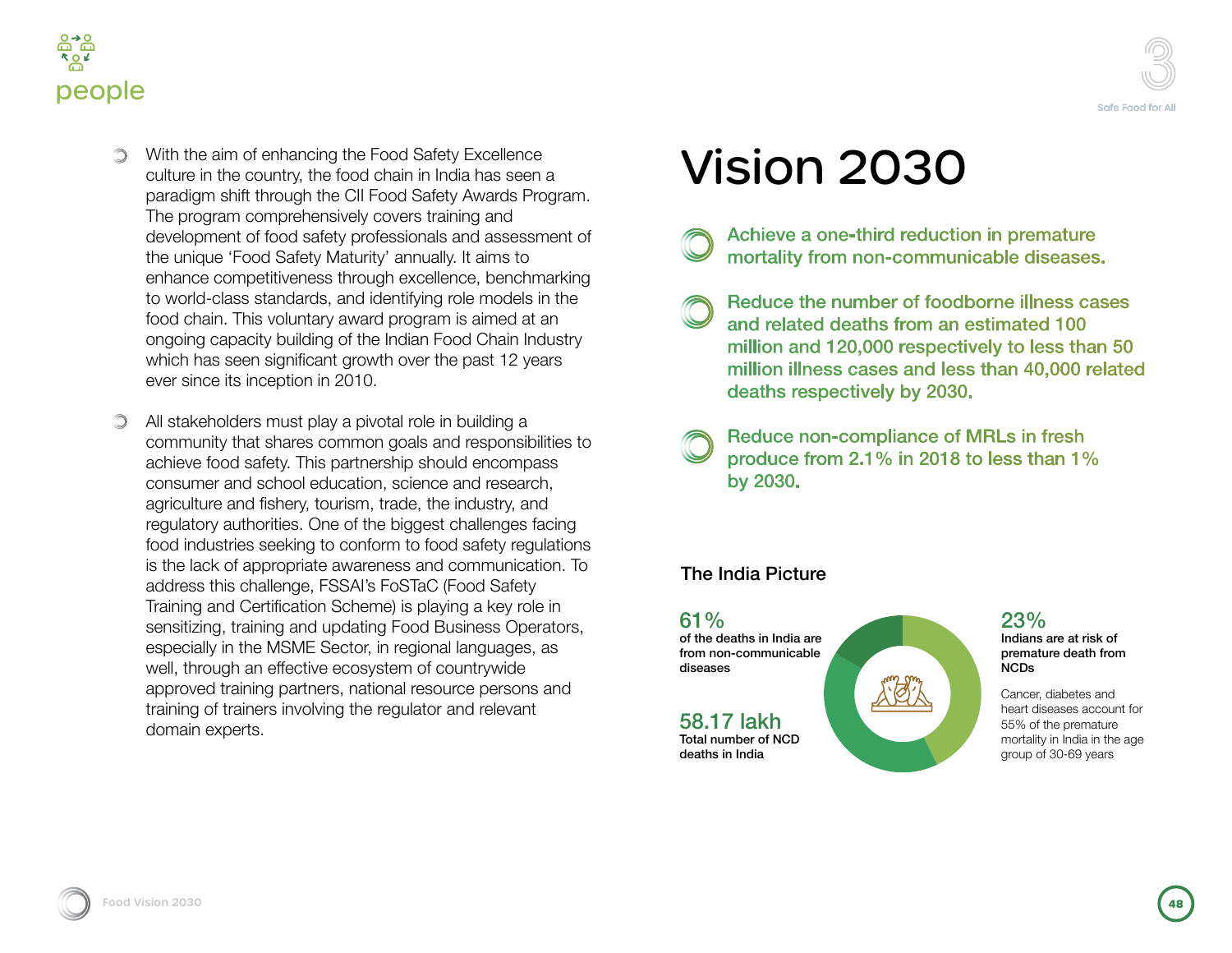

### Pathways

**IMPLEMENTATION**



Significantly improve surveillance and monitoring mechanisms for foodborne illness and augment capabilities for managing food safety risks. To comprehensively cover all stakeholders through structured risk alerts and communication systems, this will play an important role in sharing objective and factual information about food safety risks.

Promote the use of approved and validated rapid test kits for both FBOs and the surveillance process.

Develop Train-the-Trainers (TOT) programs and conducting state-level training programs on food safety risk assessment and risk communications throughout the country.

Target enforcement efforts better precede them by surveillance efforts to identify hotspots and problem areas. Launch capacity building initiatives and food safety management systems for micro, small and medium scale Food Business Operators on regulations and standards.

Develop approaches for bringing all stakeholders together in applying new technologies and approaches thus, increasing knowledge.

Enhance consumer awareness on better labelling, safety and traceability.